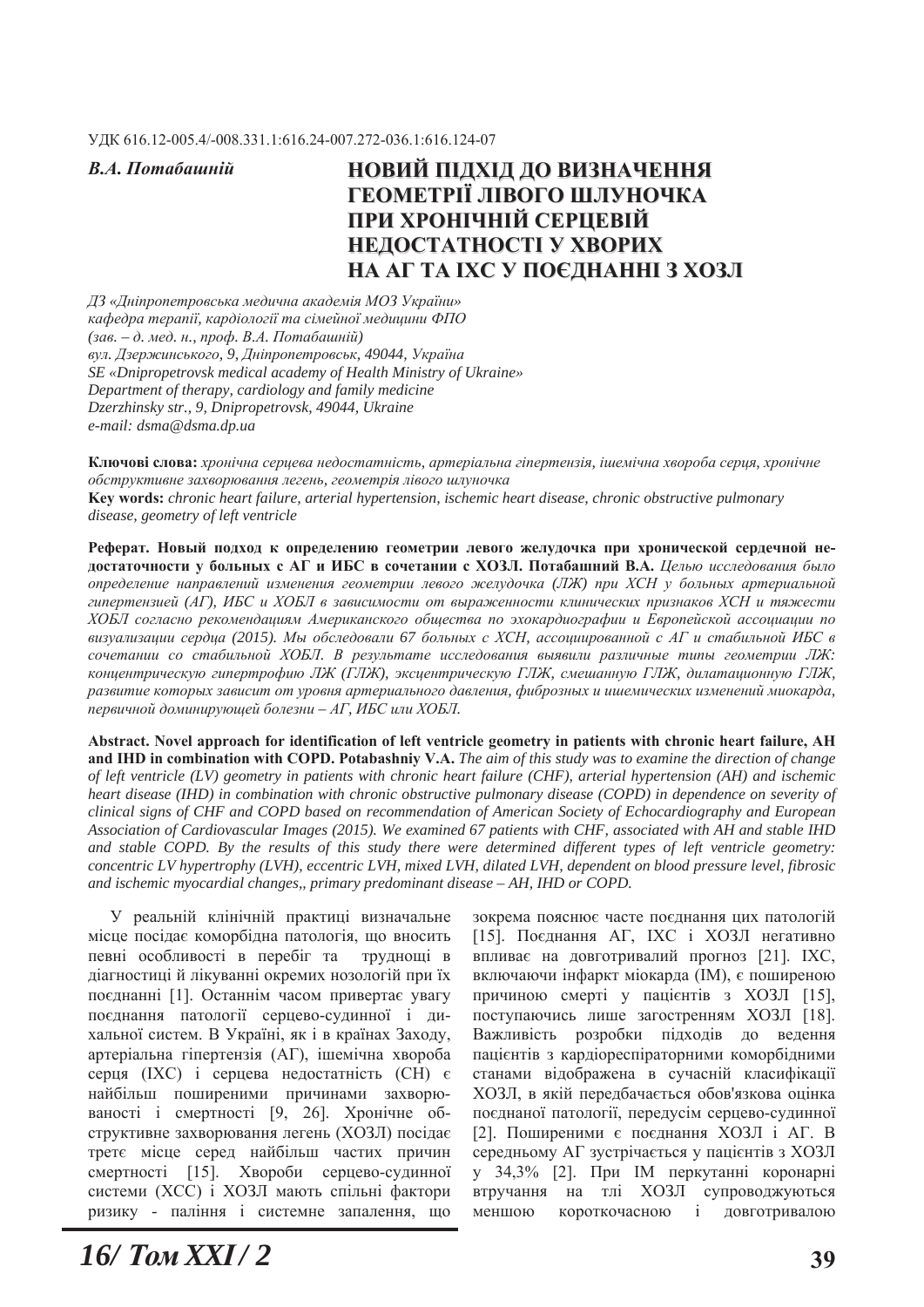виживаністю [8, 17]. Затримка в діагностиці ІМ, використанні коронарографії, часі та проведенні реперфузії, а також застосуванні ліків для вторинної профілактики є потенціальними чинниками, які пояснюють більш високу смертність після IM у пацієнтів з ХОЗЛ [25]. ХОЗЛ асоційоване зі зростанням ризику раптової серцевої смерті. Особливо зростає ризик у пацієнтів з частими загостреннями протягом 5 років після діагностування ХОЗЛ. Це є новим індикатором, що вказує на необхідність дій щодо попередження раптової серцевої смерті [19]. Прямим гемодинамічним наслідком ХОЗЛ є хронічне легеневе серце [7]. Однак залучення серцево-судинної системи при ХОЗЛ є більш складним [16]. Більшість пацієнтів з ХОЗЛ помирає через СН, ніж від дихальної недостатності [7]. Ризик серцево-судинних ускладнень при XOЗЛ збільшується в 4,98 разу, а інсультів – у 3,34 pasy [22].

Супутня СН діагностується у 20% пацієнтів з ХОЗЛ, яка майже в половині випалків має систолічну дисфункцію ЛШ. Серед пацієнтів з СН поширеність ХОЗЛ досягає 35%, яке менше ніж у 25% відповідає III-IV стадії за класифікацією GOLD [20]. Більш тяжке ХОЗЛ спостерігається у випадках СН зі збереженою ФВ ЛШ [20]. При співіснуванні СН і ХОЗЛ ризик смерті зростає на 39% [20]. У лослідженні European Heart Failure Pilot Survey поширеність ХОЗЛ серед пацієнтів з СН становила 15%. Спостерігалася тенденція до збільшення смертності на 37% порівняно з такою при відсутності ХОЗЛ. Частота СН зі зниженою і збереженою ФВ ЛШ відрізнялася недостовірно [12]. У дослідженні Cardiovascular Health Study встановлено, що у пацієнтів похилого віку з СН найвищий ризик смерті спостерігається у випадках поєднання систолічної дисфункції ЛШ з порушенням легеневої функції. Тому в такого контингенту у випадках СН слід визначати також стан легеневої функції [10]. За даними Worcester Heart Failure Study, 35,9% госпіталізованих пацієнтів з гостро декомпенсованою СН мали в анамнезі ХОЗЛ. Серед пацієнтів з ХОЗЛ, які були виписані з госпіталю, смертність протягом 1 і 5 років на  $10\%$  і  $40\%$  перевищувала таку у пацієнтів без ХОЗЛ відповідно [13]. ХОЗЛ часто зустрічається у пацієнтів з СН як зі зниженою, так і збереженою ФВ ЛШ, а в більшості випадків залишається недіагностованою. У пацієнтів з СН потрібен скринінг на наявність ХОЗЛ у стабільну фазу перебігу [11]. Таким чином, ХОЗЛ є вірогідним і незалежним предиктором смертності при СН як зі зниженою, так і збереженою ФВ ЛШ [3].

Структурно-функціональні зміни серця, зокрема лівого шлуночка (ЛШ), є основою ремоделювання серця, тому визначення геометрії ЛШ має важливе значення як у діагностиці, так і у виборі напрямку лікування. Класичний підхід до стратифікації геометрії ЛШ включає критерії концентричного ремоделювання, концентричної та ексцентричної гіпертрофії ЛШ. Останнім часом запропоновано більш ретельний підхід до стратифікації геометрії ЛШ у пацієнтів з АГ [14, 24].

Метою дослідження було визначення напрямків зміни геометрії ЛШ у пацієнтів з АГ і стабільною IXC у поєднанні з ХОЗЛ залежно від вираженості клінічних ознак XCH і тяжкості ХОЗЛ згідно з рекомендаціями Американського товариства з ехокардіографії та Європейської acoціації з візуалізації серця Європейського кардіологічного товариства (2015) [24].

### МАТЕРІАЛИ ТА МЕТОДИ ДОСЛІДЖЕНЬ

До дослідження увійшло 67 пацієнтів з АГ, стабільною IXC у поєлнанні з ХОЗЛ. Чоловіків було 45 (67,1%), а жінок - 22 (32,9%). Середній вік становив 63,4±10,1 року. Критерії виключення з дослідження включали активну ішемію міокарда за клініко-ЕКГ даними, аневризми лівого шлуночка (ЛШ), асиметричну гіпертрофію ЛШ (ГЛШ) та загострення ХОЗЛ. Усі пацієнти дали згоду на проведення дослідження. Діагностику АГ проводили за Наказом МОЗ України № 284 від 2012 року [4]. АГ 1 ступеня діагностована в 10 (15,0%) хворих, 2 ступеня – в 48 (71,6%) і 3 ступеня – в 9 (13,4%). АГ II стадії мала місце в 51 (76,1%) і III стадії – в 16 (23,9%). Стабільну IXС діагностували відповідно до Наказу МОЗ України № 152 від 02.03.2016 року [5]. Стенокардія напруження мала місце в 55  $(82,1%)$  випадках, яка у 39 (70,9%) була типовою  $i$ в 16 (29,1%) - атиповою. Безбольова форма IXC виявлена в 12 (17,9%) хворих. У клінічній картині переважна симптоматика IXC виявлена у 48  $(71,6%)$  хворих, з них у 31  $(64,6%)$  були ознаки хронічної серцевої недостатності (ХСН) II-А стадії. У 17 (35,4%) випадках не було клінічних ознак ХСН, але через наявність дисфункції ЛШ за даними ЕхоКГ вони віднесені до ХСН І стадії. Переважна симптоматика ХОЗЛ і ознаки ХСН правошлуночкового типу (ПШН) мали місце в 10  $(14,9%)$  хворих. У 9  $(13,5%)$  випадках діагностована ХСН II-Б стадії, клінічна симптоматика відповідала сполученому захворюванню без чіткого переважання ураження серця або легень. Діагностику і стратифікацію тяжкості ХОЗЛ виконували згідно з Наказом МОЗ України № 555 від 2013 року [6]. Обов'язковим було спірометричне підтвердження ХОЗЛ. Переважна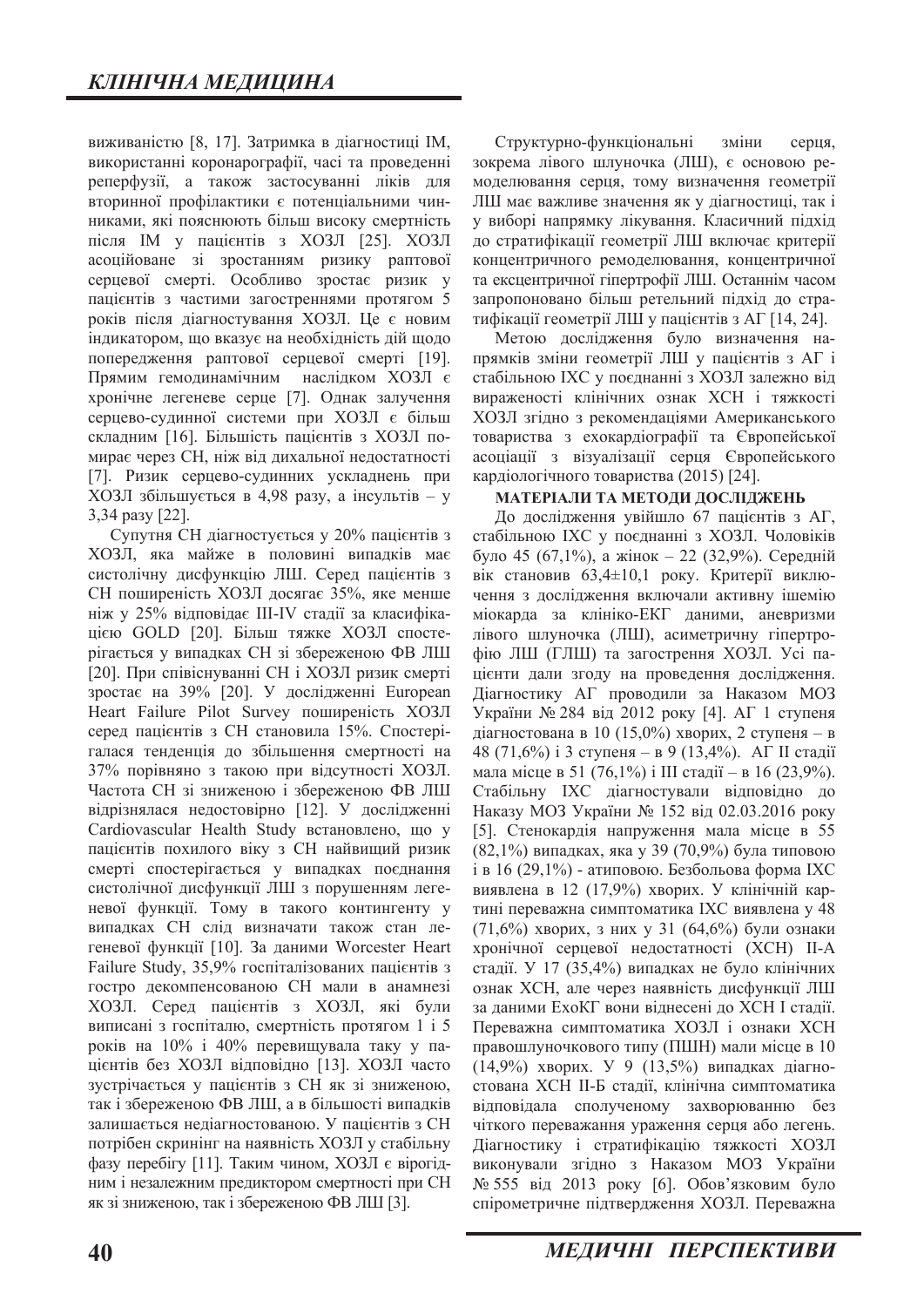більшість чоловіків палила протягом багатьох років, у середньому 20 пачко-років. Пацієнтів з ХОЗЛ розподіляли на 4 групи (A, B, C, D), а кожну групу поділяли за рівнем тяжкості бронхіальної обструкції згідно з класифікацією GOLD та ризиком загострень. ХОЗЛ 4 ступеня встановлено у 30 (44,8%), з них у групі «С» - 17,

а в групі «D» - 13. До ХОЗЛ 3 ступеня віднесено 31 (46,3%) пацієнта, з яких у групі «С» було 14, а в групі «D» - 17. ХОЗЛ 2 ступеня виявлено лише в 6 (8,9%) хворих, які відповідали групі «В». Розподіл хворих залежно від вираженості ХСН і ХОЗЛ вілображено в таблиці 1.

 $Ta6\n$ <sub>µ</sub>\n<sub>µ</sub>\n<sub>µ</sub>\n<sub>µ</sub>\n<sub>µ</sub>\n<sub>µ</sub></sub>

| Стадія ХСН              | ХОЗЛ гр. В<br>$(n=6)$    |               | ХОЗЛ гр. С<br>$(n=14)$ |                   | $XO3JI$ $rp.D$<br>$(n=17)$ |                   |
|-------------------------|--------------------------|---------------|------------------------|-------------------|----------------------------|-------------------|
|                         | <b>GOLD1</b>             | <b>GOLD 2</b> | GOLD <sub>3</sub>      | GOLD <sub>4</sub> | GOLD <sub>3</sub>          | GOLD <sub>4</sub> |
| I $(n=17)$              | ٠                        | 6             |                        |                   | J                          | -                 |
| $II-A(n=31)$            | $\overline{\phantom{a}}$ |               |                        | Q                 | 8                          |                   |
| $\Pi$ IIII $H$ $(n=10)$ | $\overline{\phantom{a}}$ |               |                        |                   |                            |                   |
| $II-B(n=9)$             | ۰                        |               |                        |                   |                            | 4                 |
| Всього                  | $\bf{0}$                 | 6             | 14                     | 17                | 17                         | 13                |

Розподіл пацієнтів основної групи залежно від вираженості ХСН і ХОЗЛ

 $\Pi$ римітка.  $\Pi$ ШН - правошлуночкова недостатність

ЕхоКГ виконували на апараті "Sonos-1000" фірми Hewlett Packard за допомогою механічного датчика потужністю 3,5 Мгц з одночасним записом ЕКГ. Визначення діастолічних лінійних і об'ємних розмірів ЛШ та типів геометрії ЛШ виконували згідно з рекомендаціями Американського товариства з ехокардіографії (АТЕ) та Свропейської ехокардіографічної асоціації (ЄЕА) 2015 року [24, 23]. Використовували новий підхід до стратифікації геометрії ЛШ, що відображено на рисунку. Відносну товщину стінки ЛШ (ВТСЛШ) розраховували за відношенням суми діастолічних товщин міжшлуночкової перегородки (Тмшп) і задньої стінки ЛШ (Тзслш) до кінцево-діастолічного розміру ЛШ (КДРлш). Масу ЛШ, яку індексували до площі поверхні тіла (ІМЛШ), розраховували за формулою: МЛШ (г)=1.04x(КЛРІ+МЖП+3СЛШ)<sup>3</sup>x0.8+0.6.



Умовні позначки: ВТСЛШ - відносна товщина стінки ЛШ; ГЛШ - гіпертрофія ЛШ; ІМЛШ - індекс маси ЛШ.

#### Стратифікація геометрії лівого шлуночка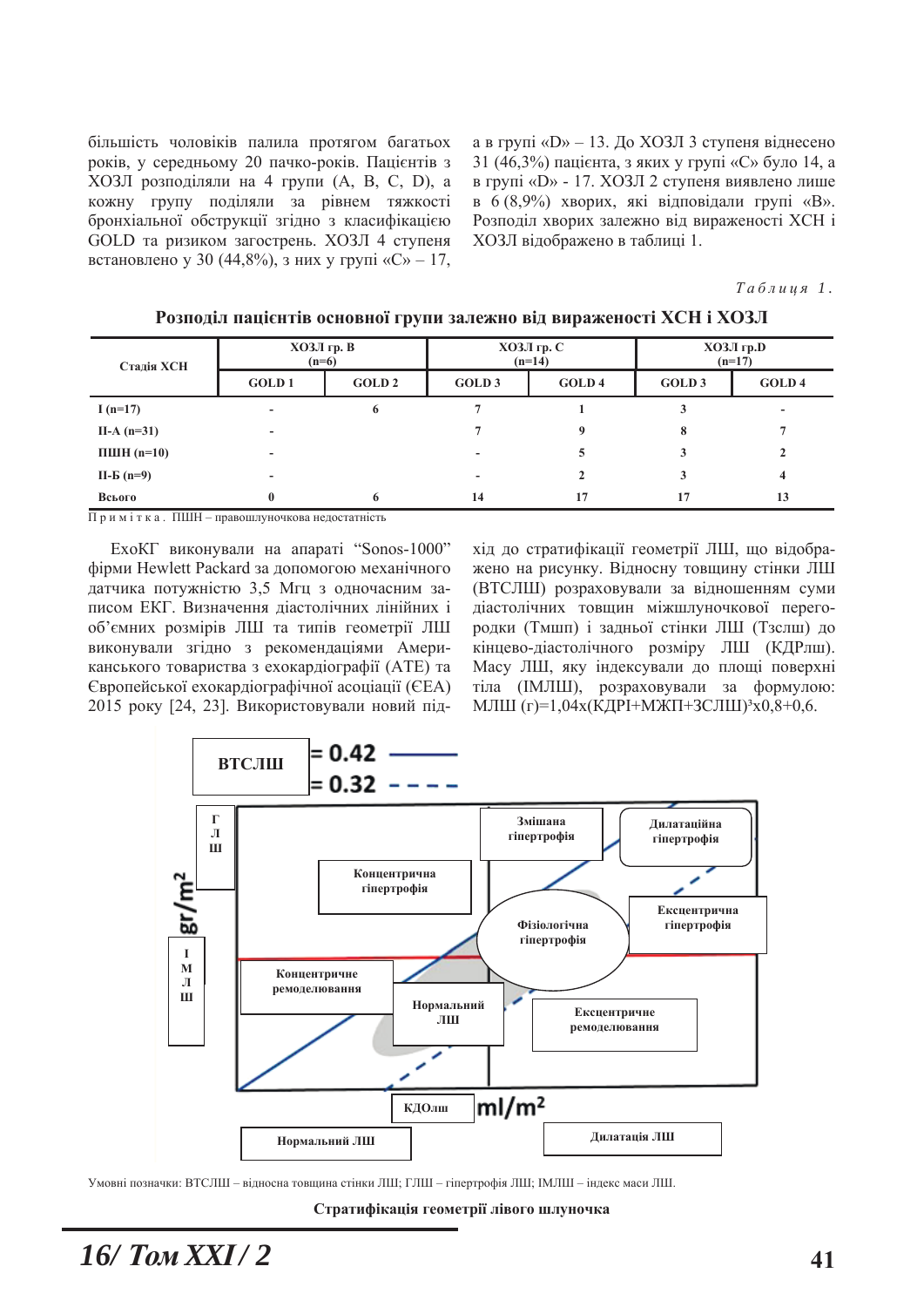Для характеристики вираженості змін КДОІ, ИМЛШ і ВТСЛШ залежно від статі використовували таблиці 2. Типи геометрії ЛШ визначали за критеріями, відображеними в таблиці 3.

 $Ta6\n$ <sub>µ</sub>\n<sub>u</sub>\n<sub>u</sub>\n<sub>z</sub></sub>

## **Градація КДОІ, ІМЛШ та ВТСЛШ залежно від статі** згідно з рекомендаціями Американського товариства з ехокардіографії та Європейської асоціації з візуалізації серця (2015)

| IMJIII $(\Gamma/M^2)$ (ж/ч)     | Норма         | Незначне<br>збільшення | Помірне<br>збільшення | Виражене<br>збільшення |
|---------------------------------|---------------|------------------------|-----------------------|------------------------|
| Жінки                           | $43 - 95$     | $96 - 108$             | $109 - 121$           | $\geq$ 122             |
| Чоловіки                        | $49 - 115$    | $116 - 131$            | $132 - 148$           | $\geq$ 149             |
| ВТСЛШ (ум.од.) (ж/ч)            |               |                        |                       |                        |
| Жінки                           | $0,22-0,42$   | $0.43 - 0.47$          | $0,48 - 0,52$         | $\geq 0,53$            |
| Чоловіки                        | $0,24 - 0,42$ | $0.43 - 0.46$          | $0,47-0,51$           | $\geq 0,52$            |
| КДОІ (мл/м <sup>2</sup> ) (ж/ч) |               |                        |                       |                        |
| Жінки                           | $29-61$       | $62 - 70$              | $71 - 80$             | >80                    |
| Чоловіки                        | 34-74         | 75-89                  | 90-100                | >100                   |

Примітка. КДОІ - індекс кінцево-діастолічного об'єму ЛШ.

Математико-статистичний аналіз результатів дослідження проводили за допомогою ліцензійної програми STATISTICA (версія 6.1), серійний номер AGAR 909 E415822FA з розрахуванням середніх величин (М), середньо-квадратичного відхилення (SD), помилки середньої величини (m). Результати представлено як M±SD. За достовірні відмінності приймали величину р<0,05.

*Ɍɚɛɥɢɰɹ 3* 

| товариства э слокардюі рафіі та съронсиської асоціації з візуалізації серци (2010) |                    |                                          |                  |  |  |  |
|------------------------------------------------------------------------------------|--------------------|------------------------------------------|------------------|--|--|--|
| Типи геометрії ЛШ                                                                  | КДОІ<br>$(MJ/M^2)$ | ІМЛШ<br>$(\Gamma/M^2)$                   | ВТСЛШ<br>(ум.од) |  |  |  |
| Нормальний ЛШ                                                                      | $\leq 75$          | $\leq$ 115 (ч)<br>$\leq$ 95 (ж)          | $0,32-0,42$      |  |  |  |
| Фізіологічна ГЛШ                                                                   | > 75               | >115 (q)<br>$> 95$ ( $\kappa$ )          | $0,32-0,42$      |  |  |  |
| Концентричне ремоделювання ЛШ                                                      | $\leq 75$          | $\leq$ 115 (4)<br>$\leq$ 95 ( $\kappa$ ) | > 0,42           |  |  |  |
| Ексцентричне ремоделювання ЛШ                                                      | $\geq$ 75          | $\leq$ 115 (4)<br>$\leq$ 95 (ж)          | > 0.32           |  |  |  |
| Концентрична ГЛШ                                                                   | $\leq 75$          | >115 (q)<br>$> 95$ ( $\kappa$ )          | > 0.42           |  |  |  |
| Змішана ГЛШ                                                                        | > 75               | >115 (4)<br>$> 95 \, (\pi)$              | > 0,42           |  |  |  |
| Дилатаційна ГЛШ                                                                    | > 75               | >115 (q)<br>$> 95 \, (\pi)$              | $0,32-0,42$      |  |  |  |
| Ексцентрична ГЛШ                                                                   | > 75               | >115 (q)<br>$> 95 \, (\pi)$              | < 0.32           |  |  |  |

## Критерії діагностики типів геометрії ЛШ згідно з рекомендаціями Американського **ɬɨɜɚɪɢɫɬɜɚɡɟɯɨɤɚɪɞɿɨɝɪɚɮɿʀɬɚȯɜɪɨɩɟɣɫɶɤɨʀɚɫɨɰɿɚɰɿʀɡɜɿɡɭɚɥɿɡɚɰɿʀɫɟɪɰɹ**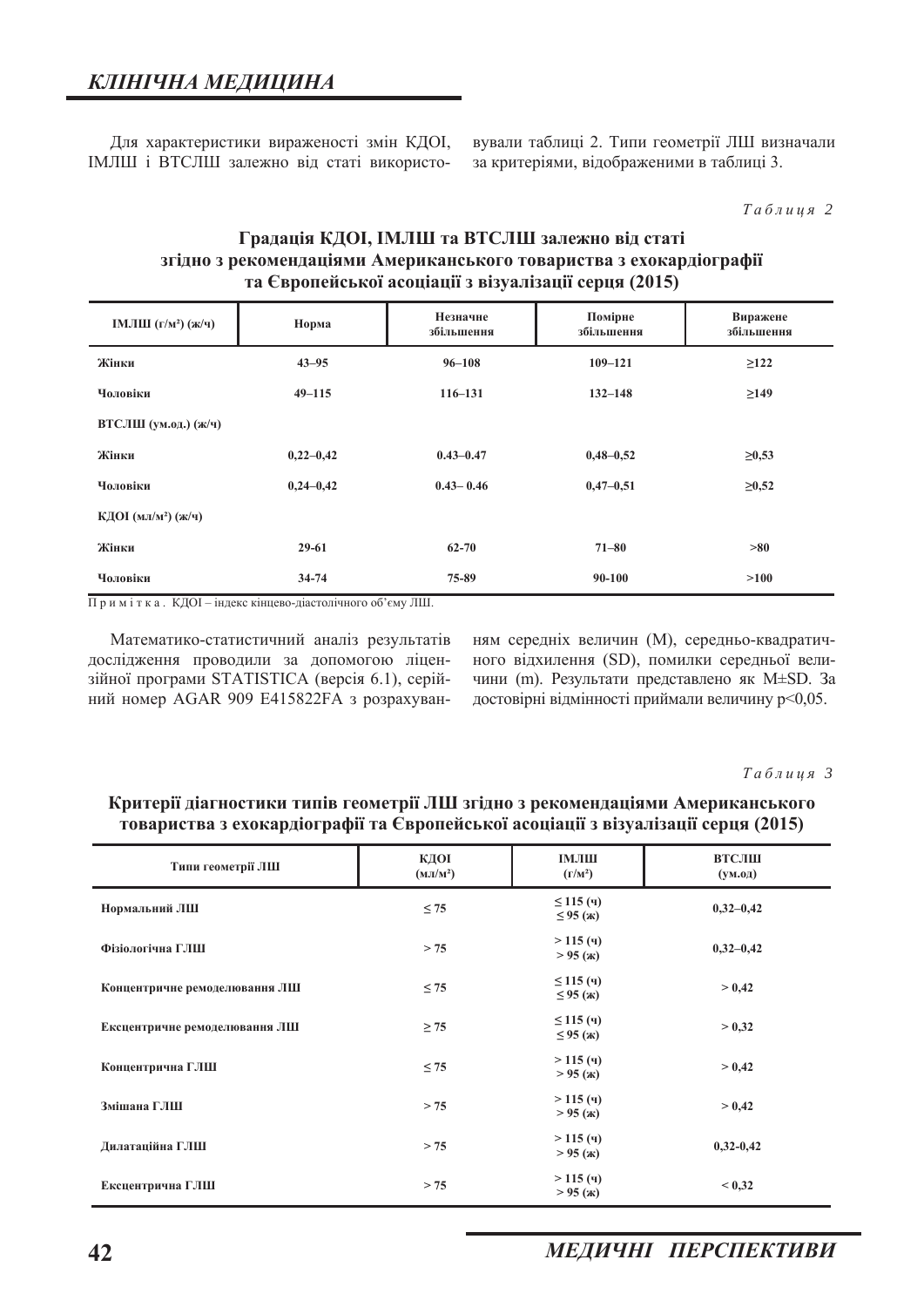#### РЕЗУЛЬТАТИ ТА ЇХ ОБГОВОРЕННЯ

У таблиці 4 представлено результати аналізу діастолічних лінійних і об'ємних показників ЛШ в основній і групах порівняння. У цілому серед хворих на АГ і ІХС в поєднанні з ХОЗЛ (основна група) виявлено достовірне збільшення КДОІ

порівняно не лише з контрольною групою, а й хворими на АГ, IXC і ХОЗЛ груп зіставлення. У пацієнтів з ІХС і АГ у поєднанні з ХОЗЛ середня величина ВТСЛШ становила 0.44±0.129.

*Ɍɚɛɥɢɰɹ 4* 

| Пара-метри                    | Конт-роль<br>$(n=30)$ | $AT$ без $XCH$<br>$(n=30)$ | IXC без XCH<br>$(n=30)$ | ХОЗЛ без ХСН<br>$(n=30)$ | АГ+ІХС+ХОЗЛ з ХСН<br>$(n=67)$ |
|-------------------------------|-----------------------|----------------------------|-------------------------|--------------------------|-------------------------------|
| КДР (см)                      | $4.6 \pm 0.36$        | $4.5 \pm 0.41$             | $4.6 \pm 0.32$          | $4.7 \pm 0.38$           | $5.4 \pm 0.72^*$              |
| КДРІ $\text{(cm/m}^2\text{)}$ | $2.6 \pm 0.41$        | $2.5 \pm 0.39$             | $2.6 \pm 0.28$          | $2.6 \pm 0.31$           | $2.9 \pm 0.46$                |
| КДО (мл)                      | $97.7 \pm 2.64$       | $94.1 \pm 8.61$            | $98.2 \pm 7.63$         | $103.4 \pm 9.07$         | $146.7 \pm 44.86*$            |
| $K\mu$ (мл/м <sup>2</sup> )   | $55.8 \pm 1.87$       | $52.1 \pm 4.76$            | $55.0 \pm 3.91$         | $58,4 \pm 7,49$          | $75.6 \pm 24.72*$             |

## Лінійні й об'ємні діастолічні розміри лівого шлуночка **в основній групі та групах порівняння (M±SD)**

Примітка. \* - достовірна (р<0,05) різниця з контрольною групою.

У таблиці 5 відображено зміни діастолічних лінійних і об'ємних розмірів ЛШ залежно від стадії ХСН. У цілому спостерігалося достовірне збільшення КДОІ порівняно з контрольною групою. Згідно з даними таблиці 6, в основній групі

IMЛШ достовірно перевищував такий як у контрольній групі, так і в групах порівняння. Однак привертає увагу великий рівень середньоквадратичного відхилення, що вказує на значну гетерогенність хворих.

 $Ta6$ лиия 5

Лінійні й об'ємні діастолічні розміри лівого шлуночка у хворих з АГ та IXC  $\bf{v}$  поєднанні з ХОЗЛ  $\bf{v}$  різних клінічних підгрупах ХСН (M  $\pm$  SD)

| Параметри                 | Контроль<br>$(n=30)$ | XCH I стадії<br>$(n=17)$ | ХСН II-А стадії<br>$(n=31)$ | <b>THILLER</b><br>$(n=10)$ | ХСН II-Б стадії<br>$(n=9)$ | У цілому по<br>групі (n=67) |
|---------------------------|----------------------|--------------------------|-----------------------------|----------------------------|----------------------------|-----------------------------|
| КДР (см)                  | $4.6 \pm 0.36$       | $5.1 \pm 0.60^*$         | $5.6 \pm 0.63*$             | $4.8 \pm 0.46$             | $5.6 \pm 0.62^*$           | $5.4 \pm 0.72*$             |
| КДРІ $\text{(cm/m}^2)$    | $2.6 \pm 0.41$       | $2.8 \pm 0.33$           | $3.1 \pm 0.50$              | $2,4 \pm 0,31$             | $3.0 \pm 0.42$             | $2.9 \pm 0.46$              |
| КДО (мл)                  | $97.7 \pm 2.64$      | $123.1 \pm 36.88^*$      | $154.2 \pm 38.79*$          | $106.7 \pm 24.83$          | $153.3 \pm 39.97*$         | $146.7 \pm 44.86^*$         |
| КДОІ (мл/м <sup>2</sup> ) | $55.8 \pm 1.87$      | $69.1 \pm 19.88$         | $84.9 \pm 25.10^*$          | $52.8 \pm 8.13$            | $82.6 \pm 22.30*$          | $75.6 \pm 24.72*$           |

 $\Pi$ римітка. \* – достовірна (р<0,05) різниця з контрольною групою.

Індивідуальний аналіз довів, що при ХСН I стадії величина ВТСЛШ становила 0,47±0,121. Виражена дилатація ЛШ з ВТСЛШ менше 0,32 (ексцентрична ГЛШ) зареєстрована у 3 випадках. У 13 (48,2%) хворих ВТСЛШ перевищувала 0,42 при помірній дилатації ЛШ (змішана ГЛШ). В 1 випадку ВТСЛШ перевищувала 0,42 при нормальних діастолічних параметрах ЛШ (концентрична ГЛШ). Отже, у хворих на АГ та IXC у поєднанні з ХОЗЛ, особливо 2-го і 3-го ступеня

за GOLD та клінічних груп В і С, переважає формування ГЛШ змішаного типу.

При ХСН II-А стадії середня величина ВТСЛШ становила 0,41±0,171. З 23 (76,7%) випалків з вираженою дилатацією ЛШ у 9  $(39.2%)$ вона супроводжувалася ВТСЛШ у межах 0,32 -0,42 (дилатаційна ГЛШ) і в 7 (30,4%) – менше 0,32 (ексцентрична ГЛШ). У 7 (30,4%) випадках ВТСЛШ перевищувала 0,42 (змішана ГЛШ). У 8 хворих (23,3%) мала місце концентрична ГЛШ.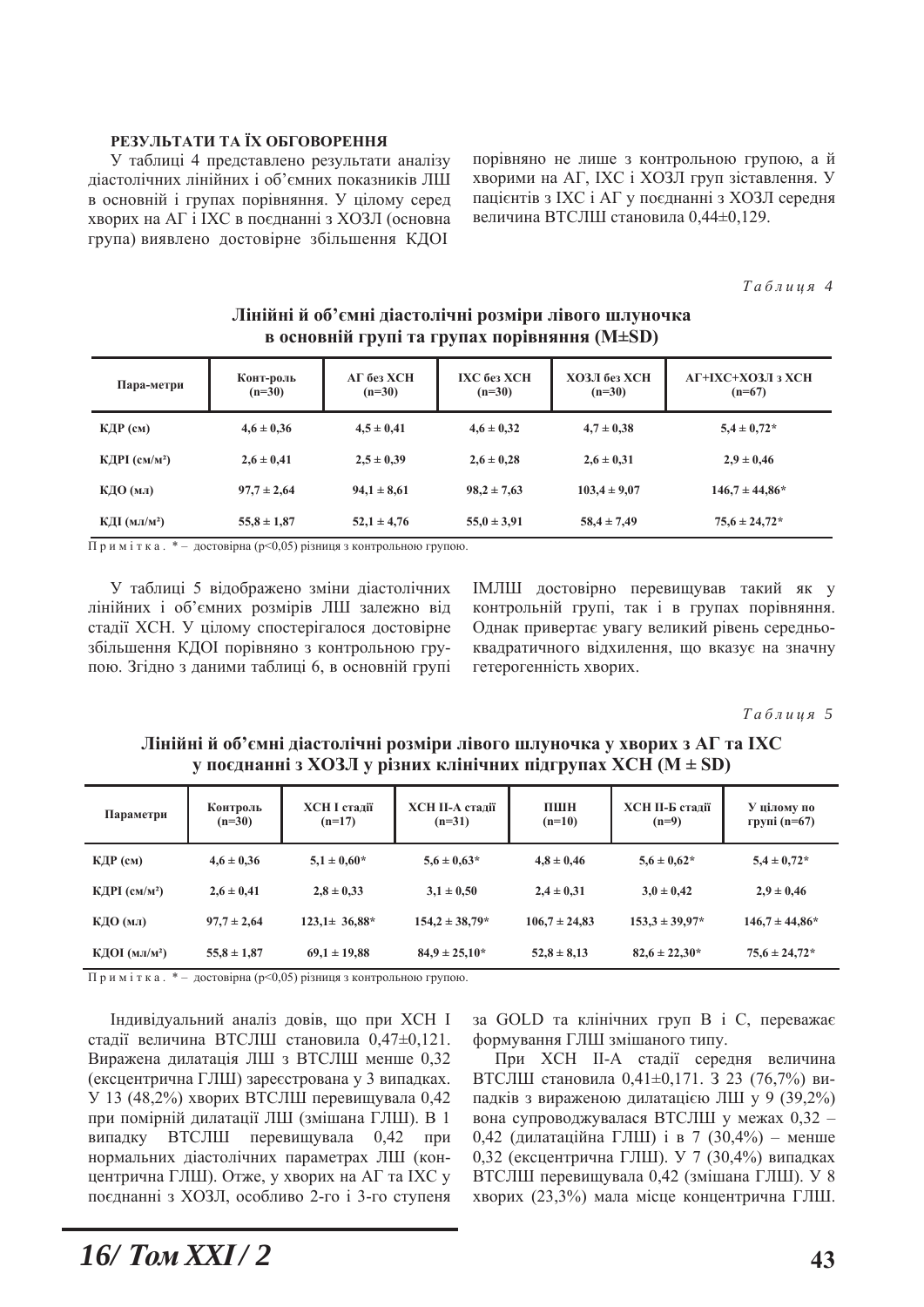Таким чином, у пацієнтів з ХСН II-А стадії при ІХС і АГ у поєднанні з ХОЗЛ виявлена широка палітра типів геометрії ЛШ з переважанням перебудови геометрії ЛШ у бік дилатації. Привертає увагу те, що серед хворих цієї підгрупи ХОЗЛ відповідало виключно 3-му і 4му ступеню за GOLD і клінічним групам С і D.

 $Ta6$ лиия 6

| Маса та індекс маси ЛШ в основній і групах порівняння |  |  |  |
|-------------------------------------------------------|--|--|--|
|-------------------------------------------------------|--|--|--|

| Параметри                    | Контроль         | $AT$ без $XCH$      | IXC без XCH         | ХОЗЛ без ХСН        | АГ+ІХС+ХОЗЛ з ХСН   |
|------------------------------|------------------|---------------------|---------------------|---------------------|---------------------|
|                              | $n=30$           | $n=30$              | $n=30$              | $n=30$              | $n=67$              |
| <b>МЛШ</b> $(r)$             | $119.6 \pm 28.9$ | $191.1 \pm 56.08^*$ | $149.6 \pm 35.72$ * | $139.5 \pm 24.48^*$ | $260.2 \pm 56.33*$  |
| <b>IMJIII</b> $(\Gamma/M^2)$ | $69.1 \pm 14.71$ | $108.6 \pm 29.15^*$ | $85.1 \pm 17.92^*$  | $79.3 \pm 13.76$    | $138.5 \pm 32.89^*$ |

 $\overline{\Pi}$ римітка. \* - достовірна (р<0,05) різниця з контрольною групою.

У випадках з ХСН II-Б стадії середня величина ВТСЛШ становила  $0.42 \pm 0.110$ . У 6 (66,7%) випадках мала місце виражена дилатація ЛШ, з них у 3 (50,0%) ВТСЛШ становила менше 0,32 (ексцентрична ГЛШ), а в інших 3 хворих ВТСЛШ знаходилася в межах 0,32-0,42 (дилатаційна ГЛШ). У 3 (33,3%) хворих з відсутньою дилатацією ЛШ показник ВТСЛШ перевищував 0,42 (концентрична ГЛШ). Слід зауважити, що в цій підгрупі хворих ХОЗЛ у переважній більшості випадків (77,8%) відповідало 3-му і 4-му ступеню за GOLD і клінічній групі D.

У пацієнтів з клінічно ізольованою правошлуночковою XCH (ПШН) середня величина ВТСЛШ становила 0,46±0,113. У 6 (60,0%) випадках не виявлено дилатації ЛШ, а ВТСЛШ перевищувала 0,42, тобто спостерігалася концентрична ГЛШ. У 4 хворих з дилатацією ЛШ і показником ВТСЛШ більше 0,42 діагностована змішана ГЛШ. У цій підгрупі хворих тяжкість ХОЗЛ відповідала 4-му ступеню за GOLD і клінічним групам С і D.

Проведене дослідження дозволило встановити, що напрямки зміни геометрії ЛШ при ХСН у хворих на АГ та IXC у поєднанні з ХОЗЛ різноманітні, на які зокрема впливають рівень артеріального тиску, гіпертрофія ЛШ, розвиток фіброзних та ішемічних змін у міокарді на тлі riποκciï.

#### **ВИСНОВКИ**

1. Одним з визначних механізмів розвитку і прогресування ХСН у хворих на АГ та IXC у поєднанні з ХОЗЛ є ремоделювання ЛШ.

2. При ХСН у хворих на АГ та IXС у поєднанні з ХОЗЛ спостерігається різний профіль геометрії ЛШ залежно від типу і стадії ХСН, переважаючої симптоматики IXC / АГ або ХОЗЛ.

3. Застосування нового підходу до більш ретельної стратифікації напрямків ремоделювання ЛШ у такого контингенту хворих є базисом для подальшого вивчення прогностичного значення окремих типів геометрії ЛШ, можливості впливу терапії на їх прогресування і несприятливий напрямок трансформації.

## СПИСОК ЛІТЕРАТУРИ

1. Дзяк Г.В. Эффективность ивабрадина у пациентов с кардиореспираторной патологией / Г.В. Дзяк // Укр. пульмонол. журнал. - 2008. -  $N_2$  3, додаток. - С. 55.

2. Долгушева Ю.А. β-агонисты различной длительности действия у пациентов с сочетанием сердечно-сосудистой патологии и бронхообструктивных заболеваний / Ю.А. Долгушева, К.А. Зыков, И.Е. Чазова // Практ. пульмонология. - 2015. - № 2. - С. 41-47.

3. Коваль Е.А. XCH при коморбидных состояниях: выбор оптимального β-блокатора / Е.А. Коваль // Здоров'я України. - 2015. - № 3. - С. 19.

4. Уніфікований клінічний протокол первинної, вторинної (спеціалізованої), третинної (високоспеціалізованої) медичної допомоги «Артеріальна гіпертензія»: Наказ МОЗ України № 284 від 2012 року.

5. Уніфікований клінічний протокол первинної, вторинної (спеціалізованої), третинної (високоспеціалізованої) медичної допомоги «Стабільна ішемічна хвороба серця»: Наказ МОЗ України № 152 від 02.03.2016.

6. Уніфікований клінічний протокол первинної, вторинної (спеціалізованої), третинної (високоспеціалізованої) медичної допомоги та медичної реабілітації «Хронічне обструктивне захворювання легень»: Наказ МОЗ України від 27.06.2013 № 555. -Київ, МОЗ України, 2013. – 92 с.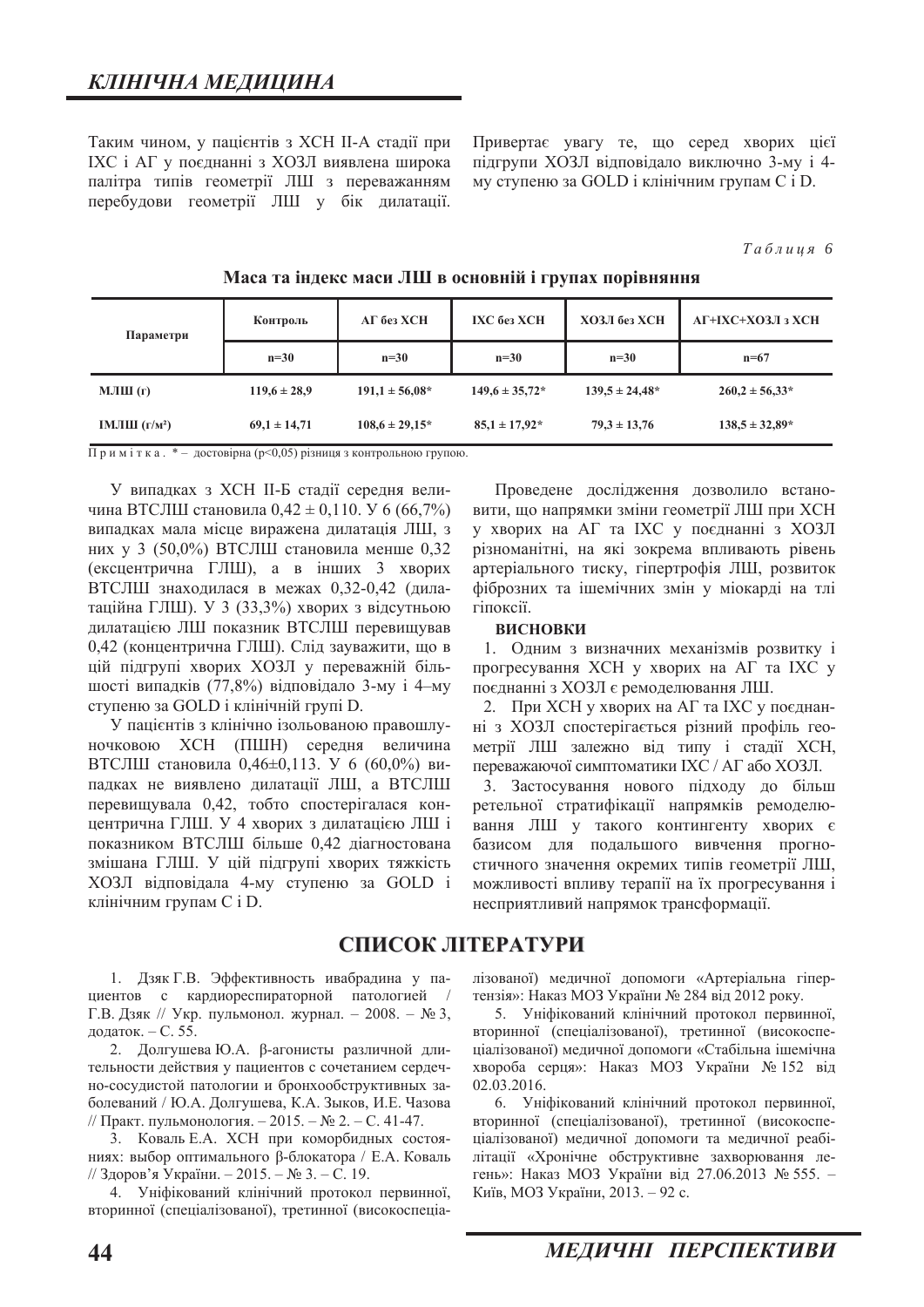7. Barnes PJ. Systemic manifestations and comorbidities of COPD / P.J.Barnes, B.R.Celli // Eur. Respir. J. - $2009. - Vol. 33. - P. 1165 - 1185.$ 

8. Campo G. Impact of COPD on long-term outcome after ST-segment elevation myocardial infarction receiving primary percutaneous coronary intervention / G. Campo, P. Guastaroba, A. Marzocchi, A. Santarelli [et al.] // Chest.-2013. - Vol. 144. - P. 750-757.

9. Campo G. Overview of the pharmacological challenges facing physicians in the management of patients with concomitant cardiovascular disease and chronic obstructive pulmonary disease / G. Campo, R. Pavasini, S. Biscaglia, M. Contoli, C. Ceconi // Eur. Heart J. - Cardiovasc. Pharmacother.  $-2015. - Vol. 1. - P. 205-211.$ 

10. Cardiovascular and mortality outcomes in the elderly with impaired cardiac and pulmonary function: The Cardiovascular Health Study (CHS) / S. Waheed, P.H.M. Chaves, J.M. Gardin, J.J. Cao // J. Am. Heart Assoc.  $-2015. - Vol. 4. - P. 1-10.$ 

11. COPD in patients with stable heart failure in the primary care setting / M.J. Valk, B.D. Broekhuizen, A. Mosterd, N.P. Zuithoff [et al.] // Inter. J. COPD. - $2015. - Vol.10. - P. 1219 - 1224.$ 

12. Co-morbidities in patients with heart failure: an analysis of the European Heart Failure Pilot Survey / V.M. van Deursen, R. Urso, C. Laroche, K. Damman [et al.] // Eur. J. Heart Failure. - 2014. - Vol. 16. - P. 103-111.

13. Fisher K.A. Impact of COPD on the mortality and treatment of patients hospitalized with acute decompensated heart failure (The Worcester Heart Failure Study): A Masters Thesis / University of Massachusetts Medical School. - 2014. - GSBS Dissertations and Theses. Paper 717. http://escholarship .umassmed.edu/gsbs diss/717

14. Gaasch W.H. Left ventricular structural remodeling in health and disease: with special emphasis on volume, mass, and geometry / W.H.Gaasch, M.R.Zile // J. Am. Coll. Cardiol. - 2011. - Vol.58. - P.1733-1740.

15. Global Initiative for chronic obstructive lung  $disease - global strategy for the diagnosis, management$ and prevention for chronic obstructive pulmonary disease. Updated 2016.

16. Guzik T.J. "Radical" Link Between Chronic Obstructive Pulmonary Disease and Cardiovascular Disease? / T.J. Guzik, T. Grodzicki // Hypertension. - 2014. -Vol.  $63. - P. 444-446.$ 

17. Impact of chronic obstructive pulmonary disease on acute phase outcome of myocardial infarction / K. Wakabayashi, M.A. Gonzalez, C. Delhaye, I. Ben-Dor, G. Maluenda // Am. J. Cardiol. - 2010. - Vol. 106. -P. 305-309.

18. Increased risk of myocardial infarction and stroke following exacerbation of COPD / G.C.Donaldson, J.R.Hurst, C.J.Smith, R.B.Hubbard [et al.] // Chest. - $2010. - Vol.137. - P.1091 - 1097.$ 

19. Lahousse L. Chronic obstructive pulmonary disease and sudden cardiac death: the Rotterdam study / L. Lahousse, M.N. Niemeijer, M.E. van den Berg // Eur. Heart J. doi:10.1093/eurheartj/ehv121; Advance Access published April 28, 2015.

20. Lainscak M. Heart failure, chronic obstructive pulmonary disease, and asthma: numbers, facts, and challenges / M. Lainscak, S.D. Anker // ESC Heart Failure.  $-2015. - Vol. 2 - P. 1-5.$ 

21. Maclay D. Cardiovascular disease in COPD / D. Maclay, W. MacNee // Chest. - 2013. - Vol.143. -P.  $798 - 807$ .

22. Prevalence of major comorbidities in subjects with COPD and incidence of myocardial infarction and stroke: a comprehensive analysis using data from primary care J.R. Feary, L.C. Rodrigues, C.J. Smith, R.B. Hubbard, J.E. Gibson // Thorax. - 2010. - Vol. 65.  $- P. 956 - 962.$ 

23. Recommendations for cardiac chamber quantification by echocardiography: an update from the American Society of Echocardiography and the European Association of Cardiovascular Imaging // J.Am.Soc. Echocardiogr.  $-2015$ .  $-$  Vol. 28.  $-$  P. 1-39.

24. Recommendations on the use of echocardiography in adult hypertension: a report from the European Association of Cardiovascular Imaging (EACVI) and the American Society of Echocardiography (ASE) / T.H. Marwick, T.C. Gillebert, G. Aurigemma, J. Chirinos [et al.] // Eur. Heart J. Cardiovasc. Imag.  $- 2015$ .  $-$  Vol. 16.  $-$ P.  $577 - 605$ .

25. Rothnie K.J. Closing the mortality gap after a myocardial infarction in people with and without chronic obstructive pulmonary disease / K.J. Rothnie, L. Smeeth, E. Herrett // Heart. - 2015. - Vol. 101. - P. 1103-1110.

26. The Task Force on Myocardial Revascularization of the European Society of Cardiology (ESC) and the European Association for Cardio-Thoracic Surgery (EACTS). Guidelines on myocardial revascularization // Eur. Heart J.  $-2014$ .  $-\text{Vol.35}$ .  $-$  P.2541  $-2619$ .

## **REFERENCES**

1. Dziak GV. [Effectiveness of ivabradine in patients with cardiorespiratory pathology]. Ukr. Pulmonol. Zh. 2008;3(supl.):55. Russian.

2. Dolgusheva YA, Zikov KA, Chasova IY. [B-agonists different actions in patients with combined cardiovascular pathology and bronchoobstructive diseases]. Practical pulmonology. 2015;2:41-47. Russian.

3. Koval EA. [CHF in comorbities condition: choice of optimal b-blocker]. Health of Ukraine. 2015; 3(40):19. Russian.

4. [On approval and implementation of medical and technological documents on standartization of medical care in arterial hypertention: Order N 284 MoH of Ukraine]; 2012. Ukrainian.]

5. [On approval and implementation of medical and technological documents on standartization of medical care in stable ischemic heart disease: Order N 152 MoH of Ukraine]; 2016. Ukrainian.

6. [On approval and implementation of medical and technological documents on standartization of medical